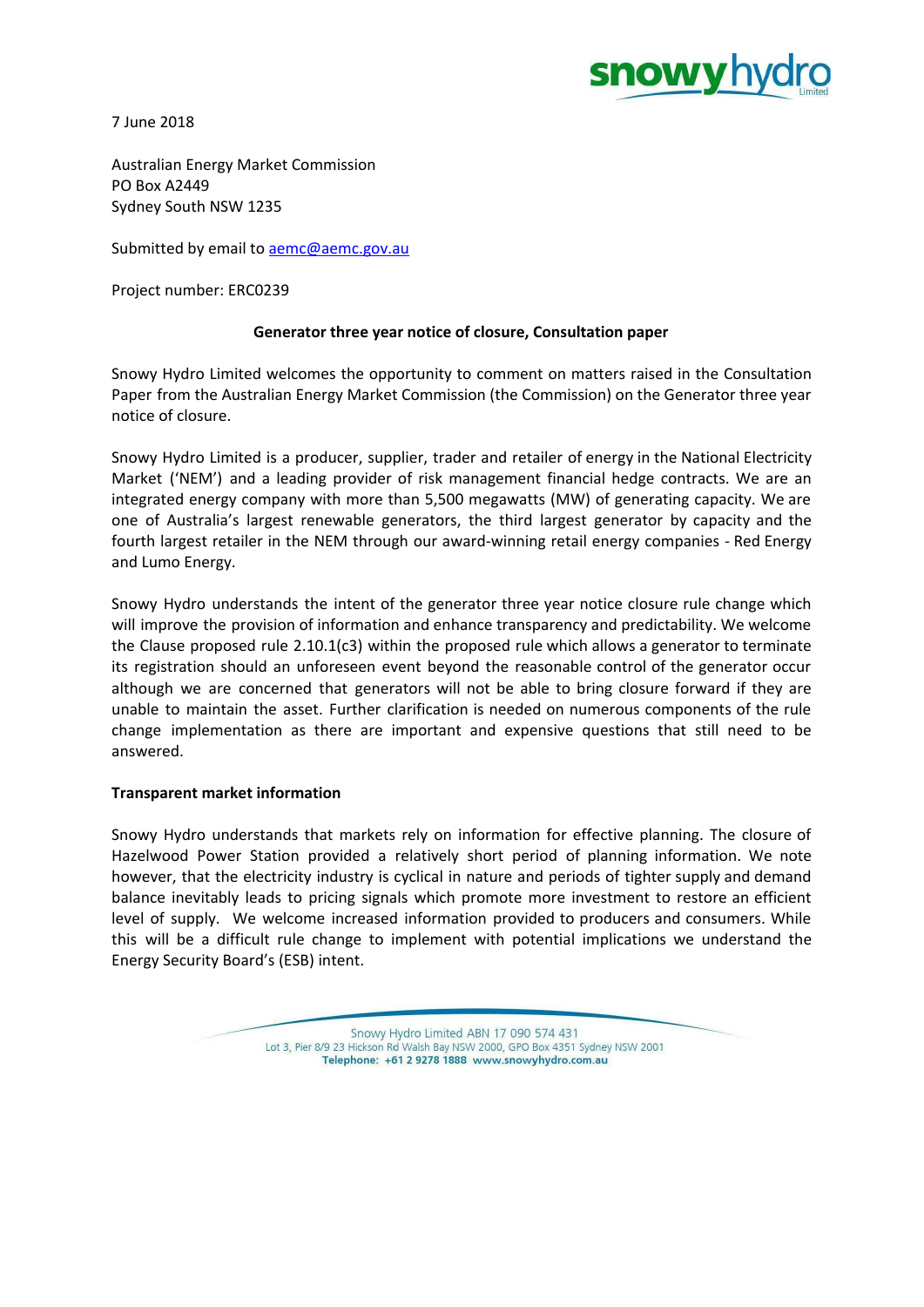# **The impact of a well-designed National Energy Guarantee (NEG)**

The lack of a national, coordinated approach to climate and energy policy settings has created distortion in the market and an uncertain environment for investment in new generating capacity to meet the future needs of the NEM. The announced closure of Hazelwood highlighted the need for a clear, national energy and climate policy to guide the decarbonisation of Australia's electricity supply. The closure was long speculated because of subdued growth in electricity demand, Australia's emissions reductions goals, and the renewable energy target expanding investment in new generation.

The NEM continues to be largely supplied by coal, gas and hydro generation and these synchronous generators provide a number of valuable services to the electricity system, which include:

- Dispatchable and flexible
- Stability and grid security.
- They provide large levels of voltage control and support to allow electrical energy to be securely moved through the transmission system to meet consumer demand.

The uncertainty of not having a national and coordinated climate policy however makes it difficult for plant operators to predict what the cost of exiting the market will be now, as opposed to in the future. Hence, this uncertainty may cause inefficient investment and closure decisions which has led to the proposed generator closure rule change. A well designed NEG should negate the relevance of this rule change.

Snowy Hydro understands that certain generators will need to be retired in the medium term due to economic age and increased competition from lower-emissions sources of power generation. The existing pricing signals in the NEM with an enduring energy and climate change policy can continue to work to deliver efficient entry and exit decisions. There is an important role for governments to play in setting stable policy frameworks for the NEG, then letting markets work to deliver secure and reliable energy. Snowy Hydro's preference is that the market can provide signals for investment and de-investment for generation which can be achieved through a well-designed NEG.

## **How will the rule change work?**

The requirement for all large generators to provide at least three years' notice prior to closure may be difficult for generators to manage. The cost of extending the life of a power station and the terms under which it would run need to stack up against competing technology solutions.

Planning for power station closure can be problematic for commercial reasons. Requiring generators to give an extended closure notice, may prejudice both financing arrangements and supply contract of power plant while choosing a plant age as the basis for progressive power station closure will unlikely obtain the most efficient outcomes.